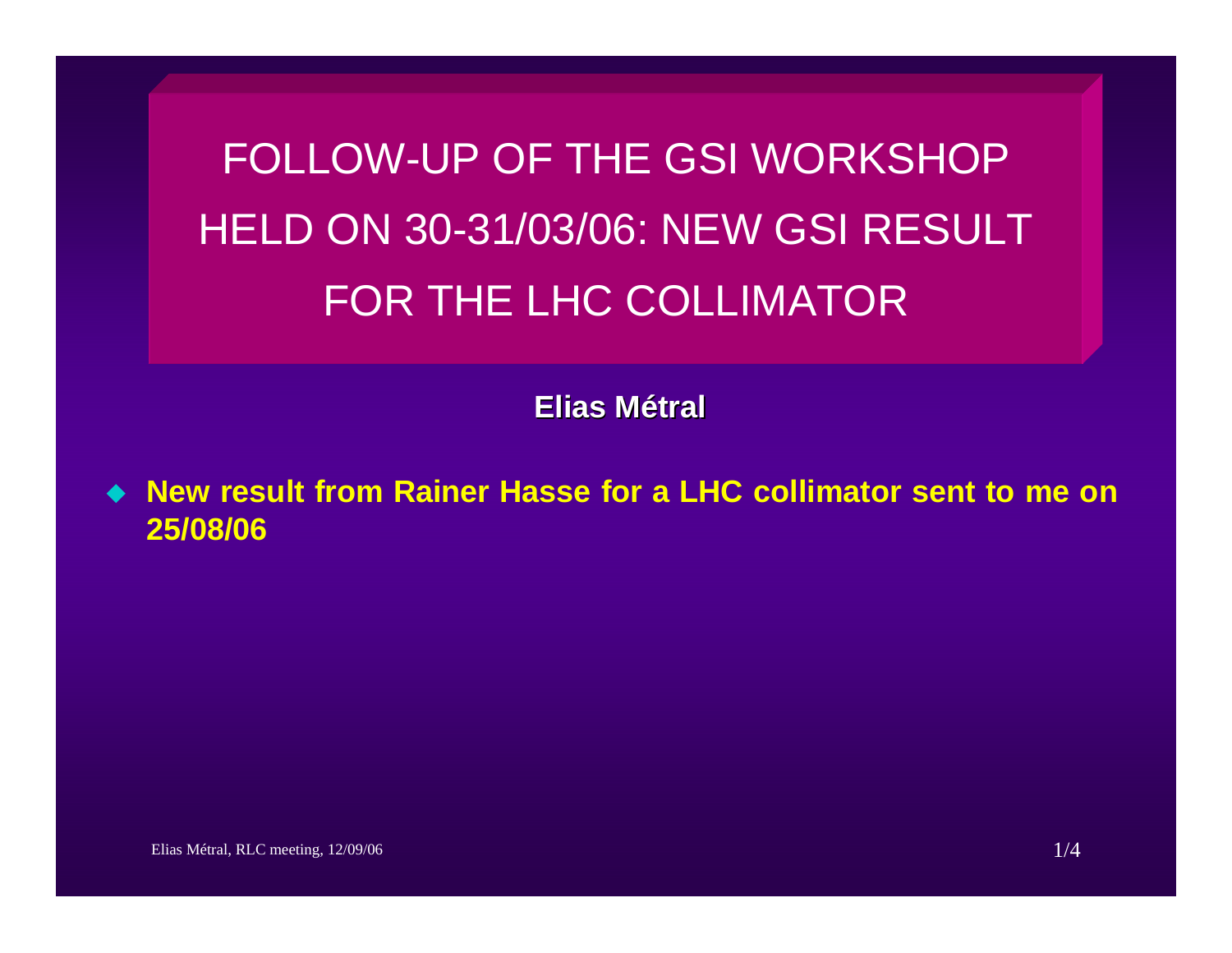**Transverse resistive-wall impedance for a LHC collimator**

## **GSI RESULT (25/08/06) RESULT using the new (extended) Zotter's formula**

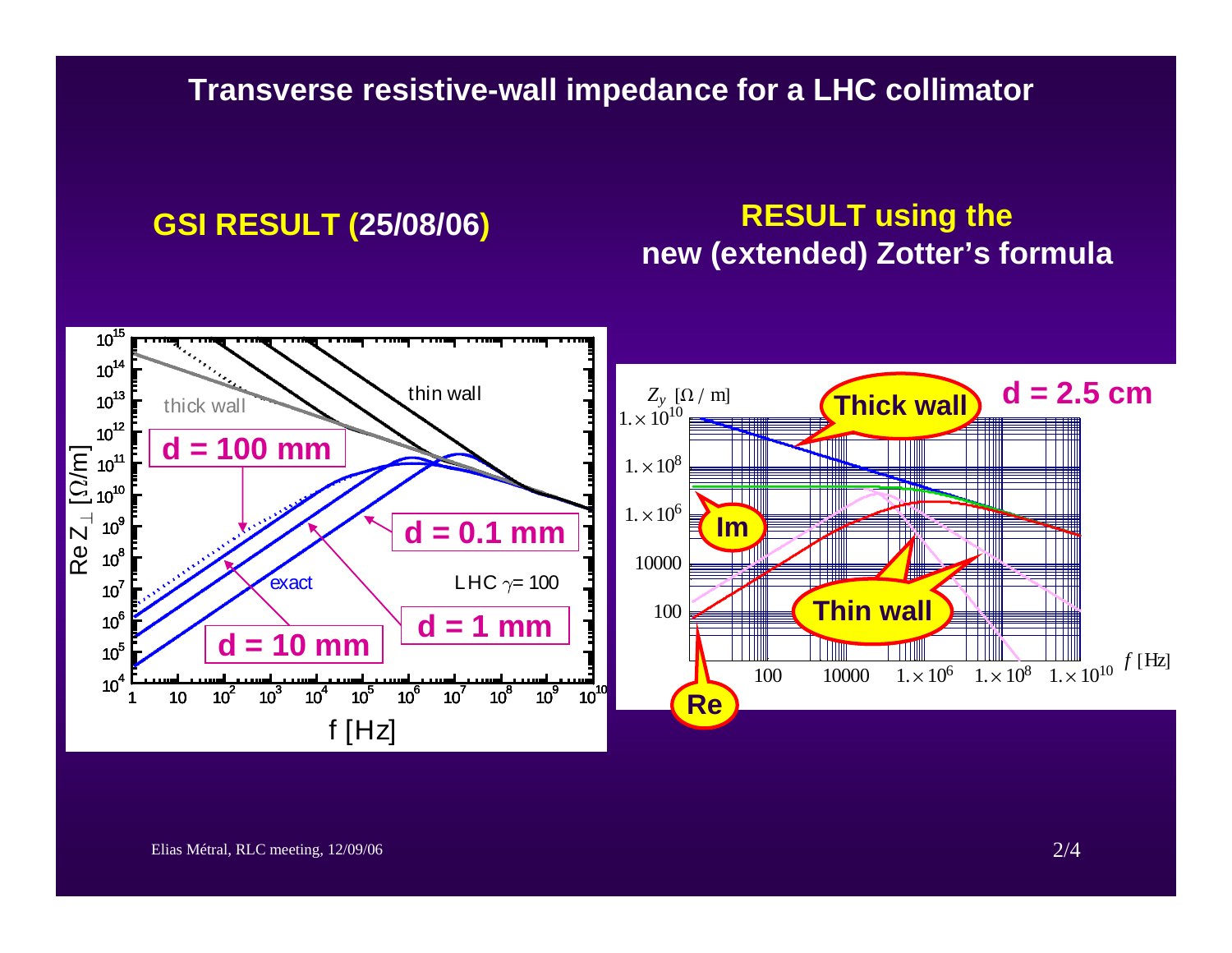## **Transverse resistive-wall impedance for a LHC collimator: Scan in the wall thickness with Zotter's extended formula (1/2)**